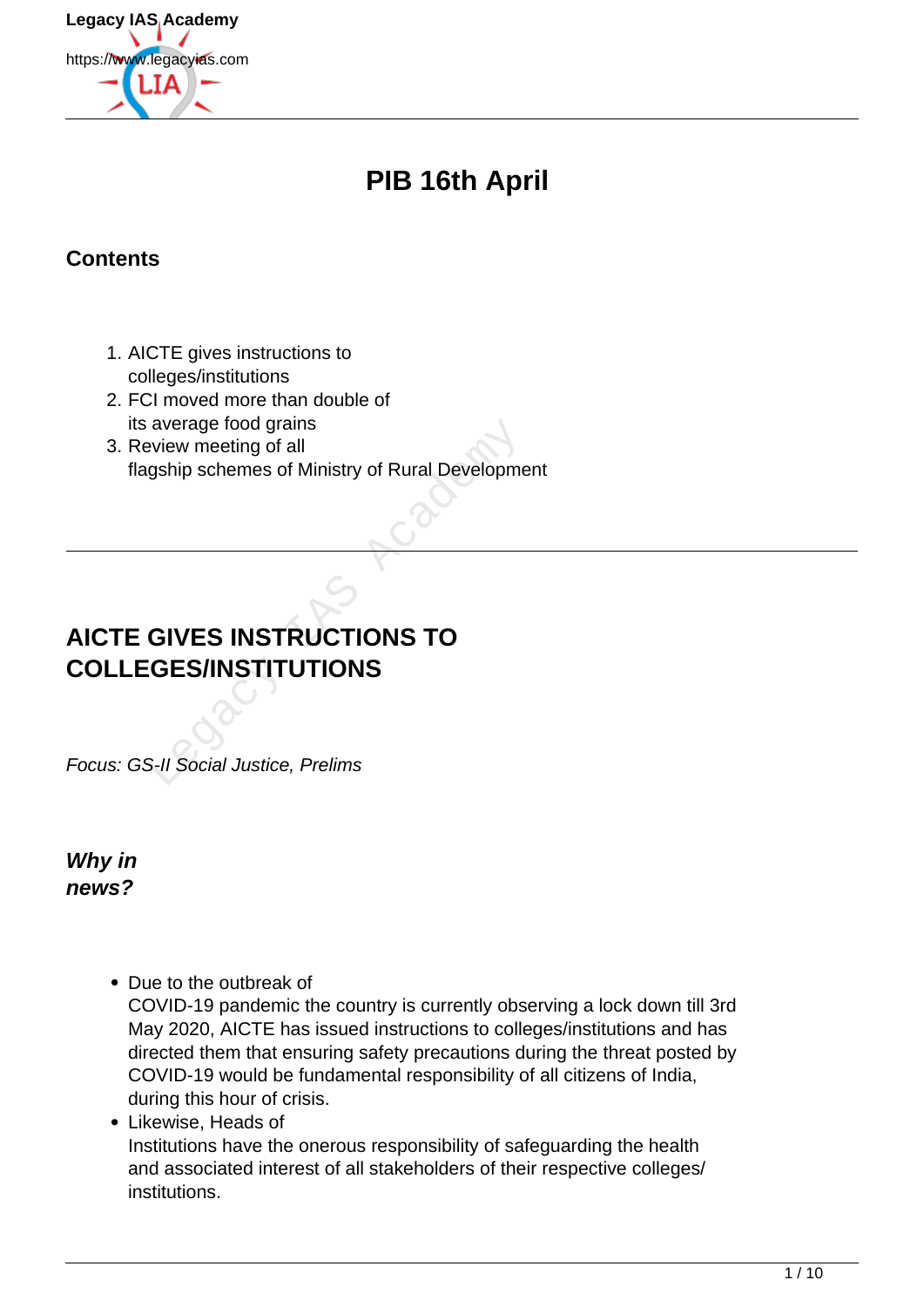

- The All India Council for Technical Education (AICTE) is the **statutory body** (AICTE Act) **and a national-level council for technical education, under Department of Higher Education, Ministry of Human Resource Development.**
- It was initially only an advisory body under Department of Education, Ministry of Human Resource Development, under Government of India. However, it was in 1987 that it was given a statutory status under an Act of the Parliament.

Cabacht

# **Objectives of AICTE**

- 1. To plan, formulate and maintain the norms and standards by acting as a statutory authority.
- 2. To provide quality assurance through accreditation.
- 3. To monitor, evaluate and provide funding for the priority areas.
- 4. Maintaining parity of certification & awards.
- 5. To manage and develop the technical education system of India.

**Schemes undertaken by AICTE**

### **Margadarshan:**

- Institutions having good accreditation records or the top-performing institutions are selected to mentor relatively newer 10 to 12 potential institutions.
- Best teaching and learning practices followed in the mentor institute will be simulated in the identified mentee institutions.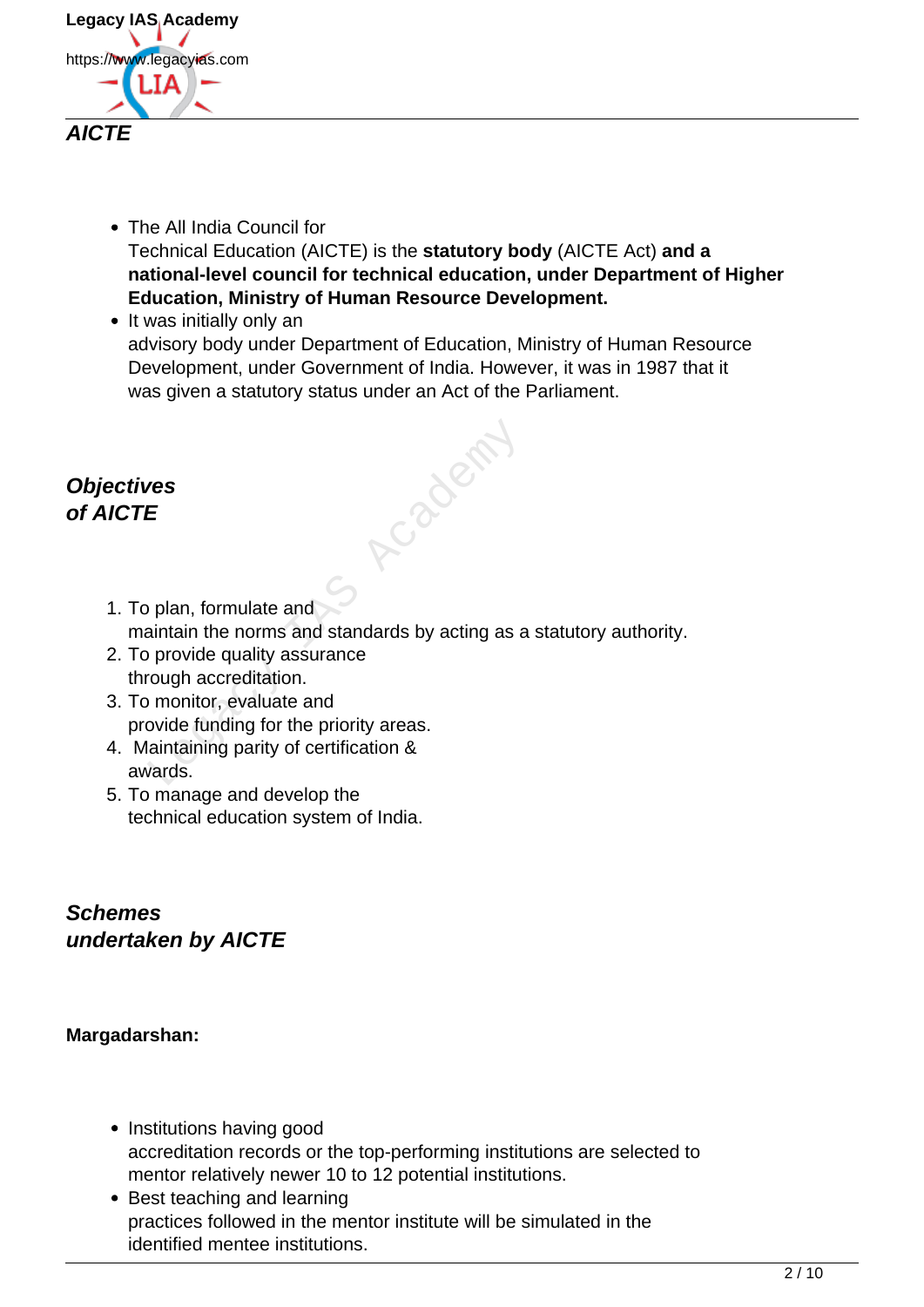

The mentee institutions will also be provided with funding up to Rs. 50 lakhs (per institution) over a period of three years (in instalments), for carrying out various activities like training, workshops, conferences, etc.

### **Margdarshak:**

- The mentor teachers or the Margdarshaks, who are either serving or are superannuated, with good knowledge of accreditation and are willing and motivated to devote adequate time to the mentee Institutions are identified.
- These Margdarshaks will regularly visit the identified mentee institutions, stay on their campus and guide them for the improvement in their quality so that institutions are able to get accreditation by the National Board of Accreditation. owledge of accreditation and are willing and m<br>
lequate time to the mentee Institutions are ider<br>
ese Margdarshaks will<br>
gularly visit the identified mentee institutions, s<br>
d guide them for the improvement in their qual<br>

### **Waste Management Accelerators for Aspire Women Entrepreneurs (Wawe) Summit 2019**

- The Wawe Summit will be the largest gathering of young women students, that will promote entrepreneurship in waste management and provide alternatives to single-use plastic carry bags.
- The theme of the summit is: "Make your own bag – empowering women to take up income generation activity and entrepreneurship in waste management, through making a business out of this record-creating concept."

# **FCI MOVED MORE THAN DOUBLE OF ITS AVERAGE FOOD GRAINS**

Focus: GS-II Social Justice, Prelims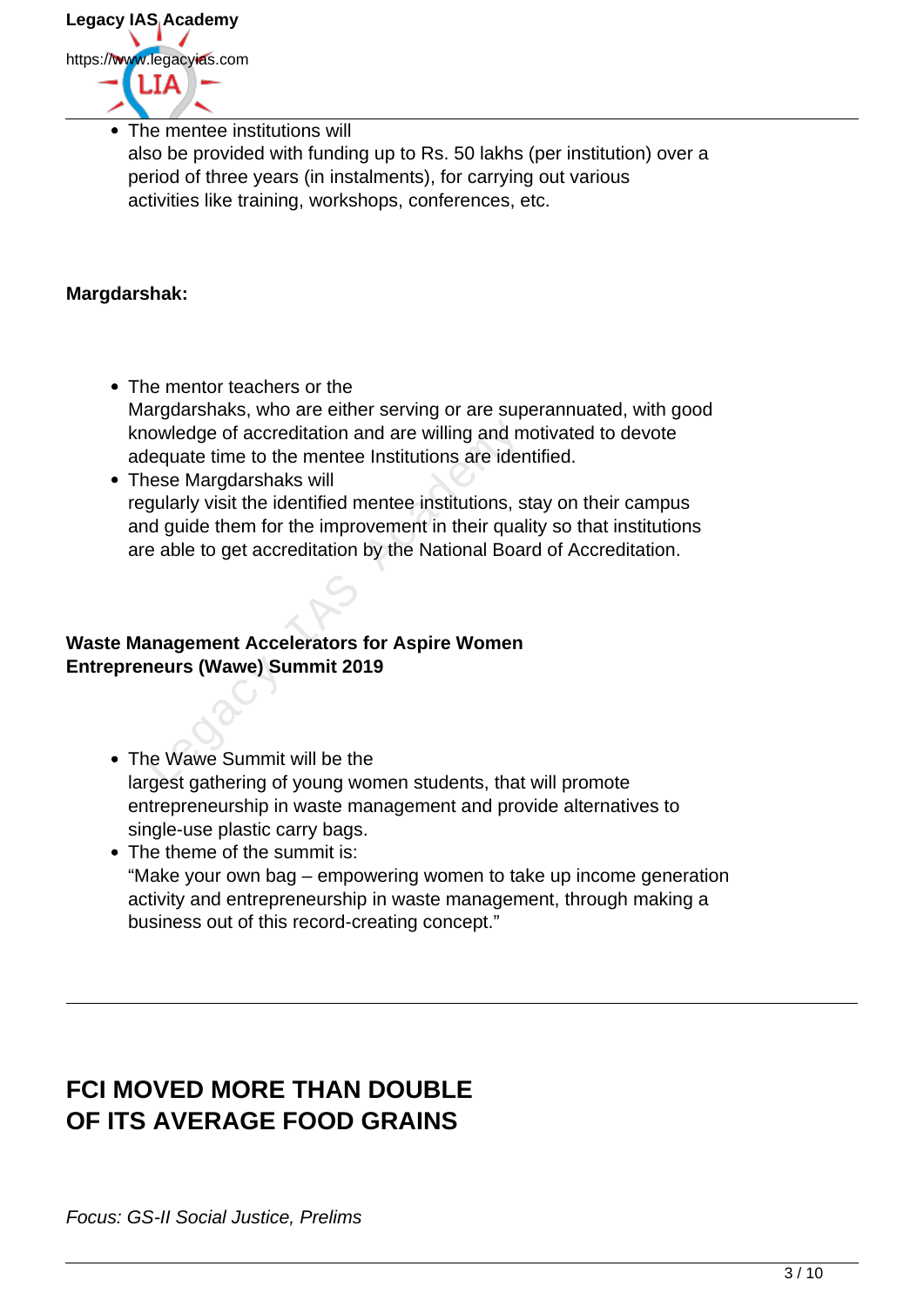

### **Why in news?**

- Running the largest food grain supply chain system for public distribution in the world during the country wide lockdown is the challenge taken up by Food Corporation of India (FCI) in a testing environment.
- Under the Pradhan Mantri Garib Kalyan Ann Yojana (PMGKAY), which provides 5 Kg food grains free of cost to every beneficiary covered under NFSA for 3 months, a quantity of 2.56 MMT stocks have already been issued.
- FCI has ensured continuous supply of food grains across the country during these tough times by undertaking operations with the full support of Indian Railways, other central government agencies like Central Warehousing Corporation (CWC), State Warehousing Corporations (SWC) and FCI employees and labour. St to every beneficially sovered ander NF ox to<br>56 MMT stocks have already been issued.<br>21 has ensured continuous<br>pply of food grains across the country during tile<br>dertaking operations with the full support of India<br>ate W

# **Food Corporation of India (FCI)**

Food

Corporation of India (FCI) is a Public Sector Undertaking, under the Department of Food & Public Distribution, Ministry of Consumer Affairs, Food and Public Distribution, GOI.

- **It is a statutory body set up in 1965 under the Food Corporations Act, 1964.**
- $\bullet$  It

was established against the backdrop of major grains shortage, especially of wheat.

**Functions of FCI**

• The

Food Corporation of India procures rice and wheat from farmers through many routes like paddy purchase centres/mill levy/custom milling and stores them in depots.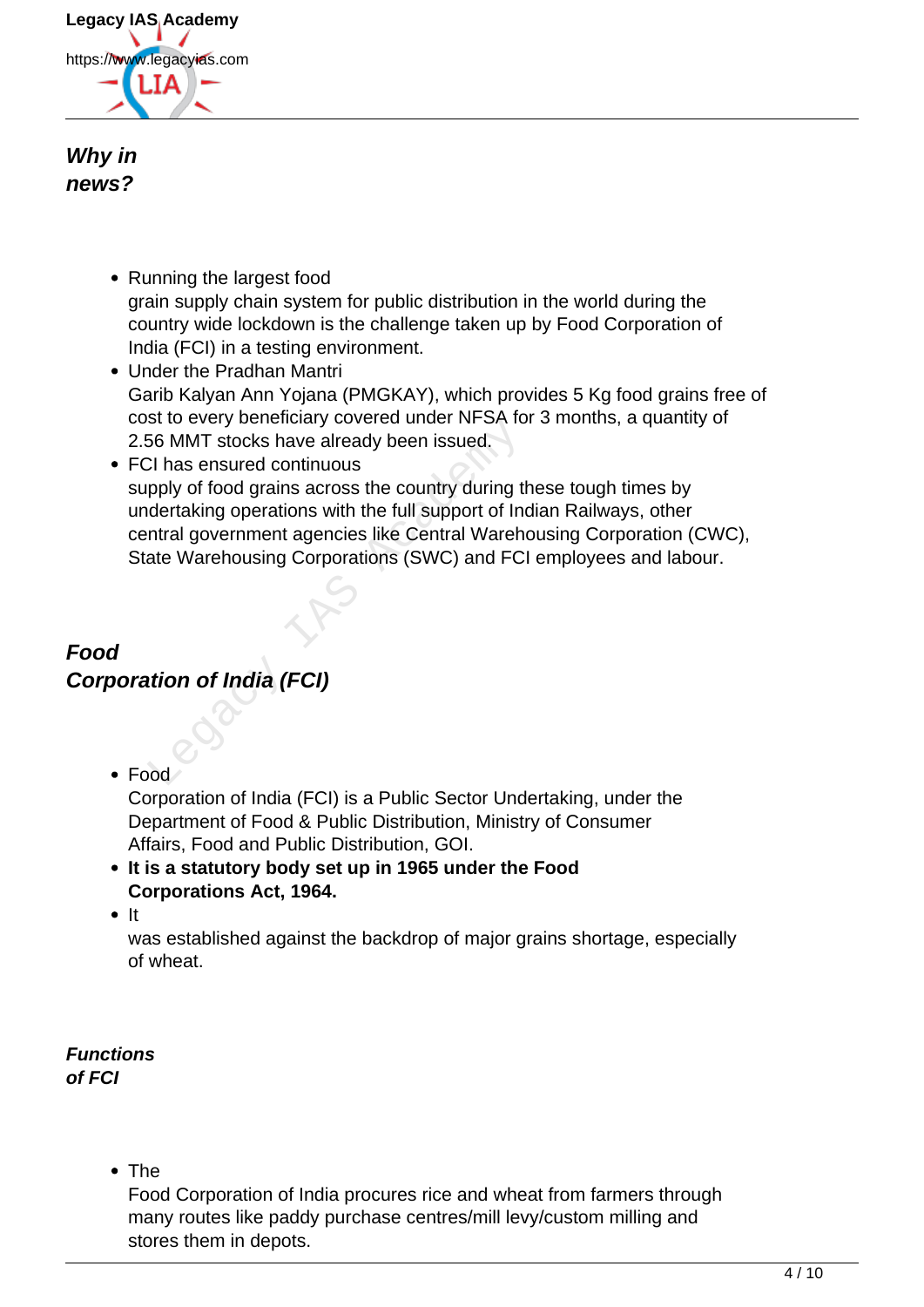

**FCI** 

maintains many types of depots like food storage depots and buffer storage complexes and private equity godowns and also implemented latest storage methods of silo storage facilities which are located at Hapur in Uttar Pradesh, Malur in Karnataka and Elavur in Tamil Nadu.

• The

stocks are transported throughout India by means of railways, roadways and waterways and issued to the state government nominees at the rates declared by the Government of India for further distribution under the Public Distribution System (PDS) for the consumption of the ration card holders. FCI itself does not directly distribute any stock under PDS, and its operations end at the exit of the stock from its depots.

• The

difference between the purchase price and sale price, along with internal costs, are reimbursed by the Union Government in the form of food subsidy.

 $\cdot$  FCI

by itself is not a decision-making authority; it does not decide anything about the MSP, imports or exports. It just implements the decisions made by the Ministry of Consumer Affairs, Food and Public Distribution and Ministry of Agriculture. Ference between the purchase price and sale prosess, are reimbursed by the Union Government<br>
Clarels and a decision-making authority; it does<br>
out the MSP, imports or exports. It just implem<br>
the Ministry of Consumer Affai

### **Objectives of FCI**

 $\bullet$  To

provide farmers remunerative prices

 $\bullet$  To

make food grains available at reasonable prices, particularly to vulnerable sections of society

- $\bullet$  To
	- maintain buffer stocks for food security
- $\bullet$  To

intervene in market for price stabilization

# **NFSA**

• The

Act was signed into law on 12th September 2013 retroactive to 5th July 2013.

• The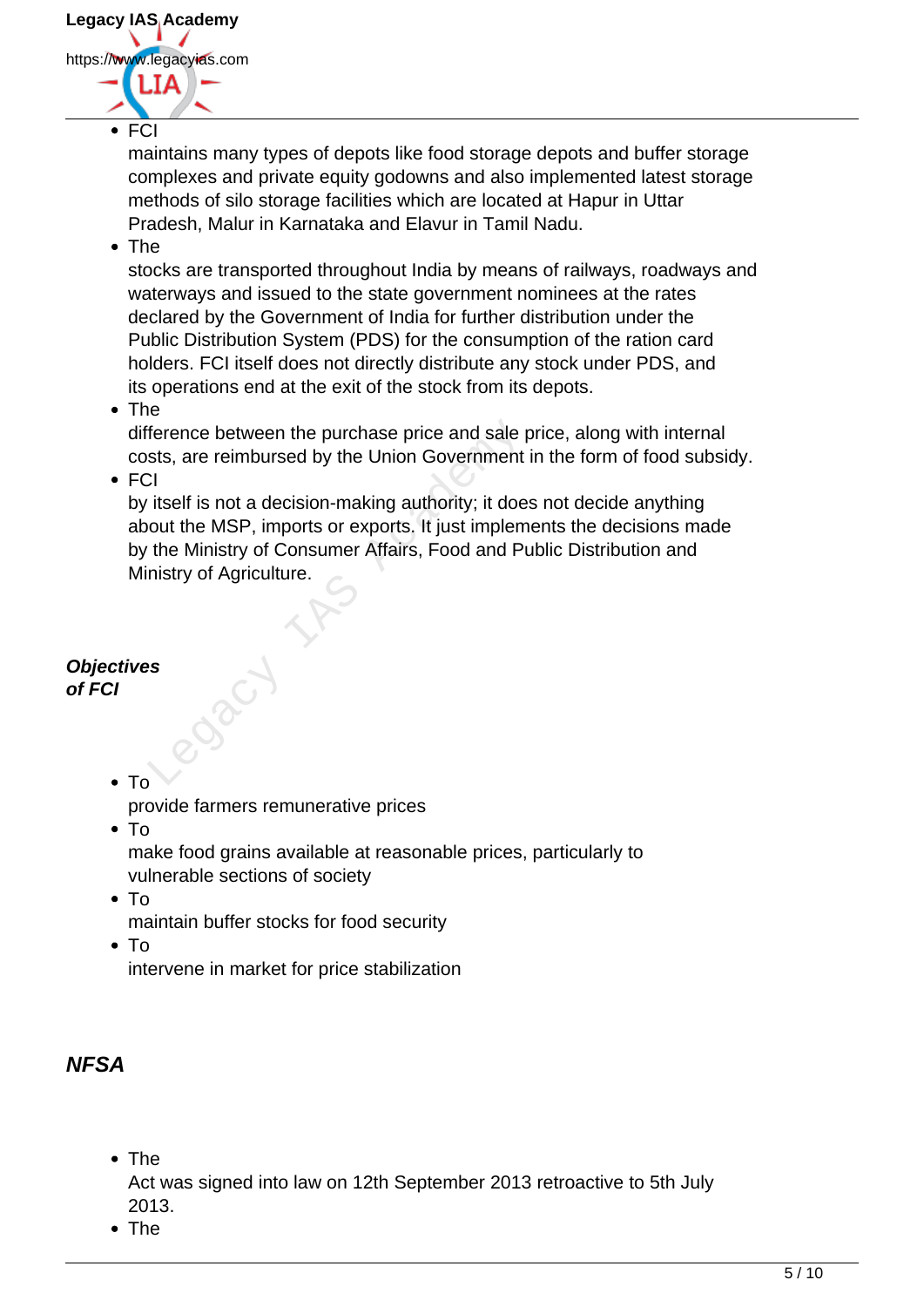

Act is in line with Goal Two of the Sustainable Development Goals set by the United Nations General Assembly.

Goal

2 seeks sustainable solutions to end hunger in all its forms by 2030 and to achieve food security.

• The

aim is to ensure that everyone everywhere has enough good-quality food to lead a healthy life.

Schemes

such as the Mid-Day Meal Scheme (MDM), the Public Distribution System (PDS), and the Integrated Child Development Services (ICDS) are included under the Act.

• The

Act is being implemented by all the States and the Union Territories.

- Coverage: The state-wise coverage determined by the NITI Aayog on the basis of the 2011-12 Household Consumption Expenditure survey of NSSO.
- The

Act legally entitled up to 75% of the rural population and 50% of the urban population to receive subsidized foodgrains under the Targeted Public Distribution System (TPDS). It is being implemented by all the States and the Werage: The<br>
Inte-wise coverage determined by the NITI Aaye<br>
Inte-wise coverage determined by the NITI Aaye<br>
It legally entitled up to 75% of the rural populat<br>
Despite the

• About

two-thirds of the population, therefore, is covered under the Act to receive highly subsidized foodgrains.

# **REVIEW MEETING OF ALL FLAGSHIP SCHEMES OF MINISTRY OF RURAL DEVELOPMENT**

Focus: GS-II Social Justice

**Why in news?**

Minister for Rural

Development, Agriculture & Farmers' Welfare conducted a detailed review of all flagship schemes of Ministry of Rural Development on 16th April 2020.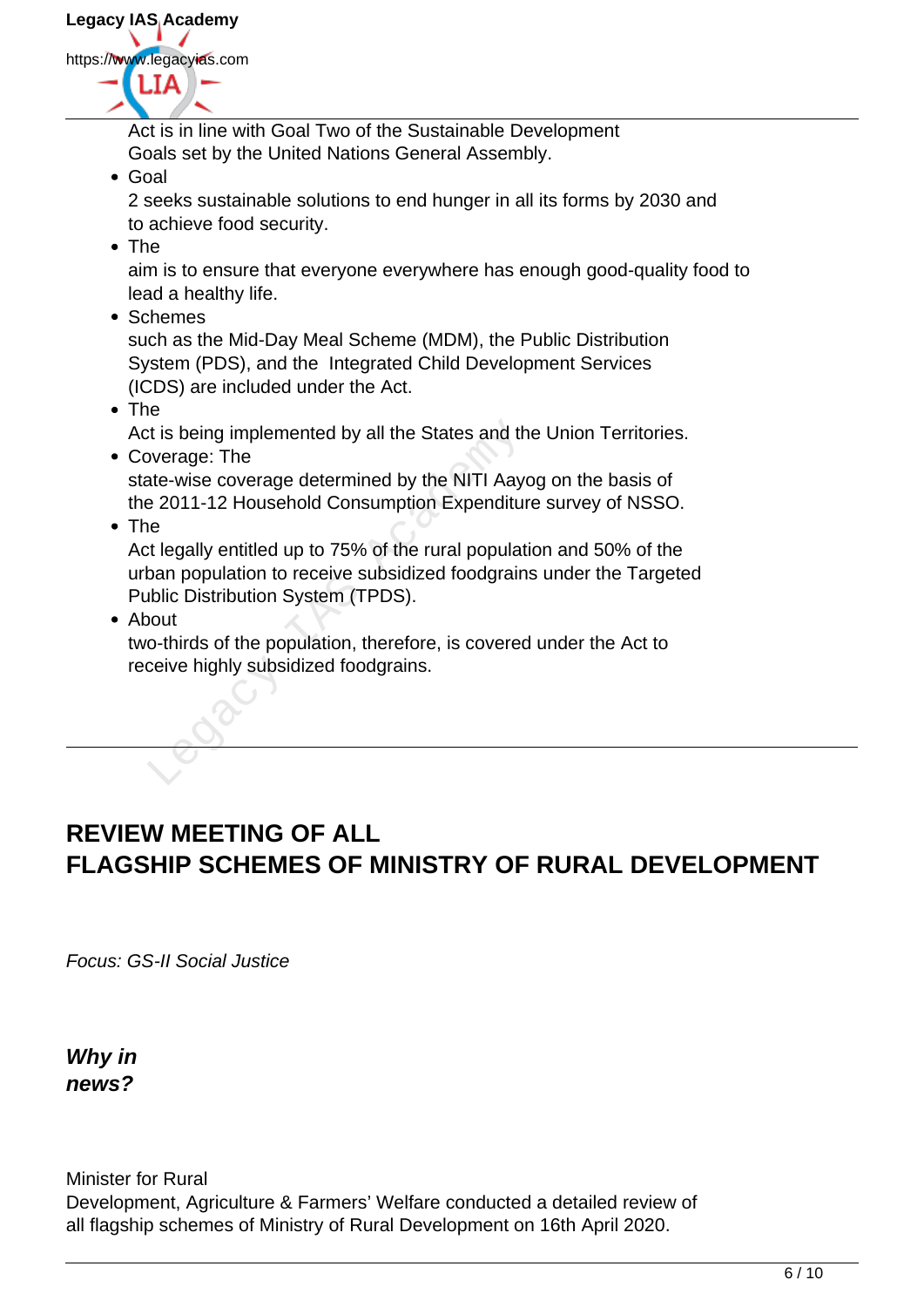

# **Mahatma Gandhi National Rural Employment Guarantee Act**

- Mahatma Gandhi National Rural Employment Guarantee Act, MGNREGA, is an Indian labour law and social security measure that aims to guarantee the 'right to work'. This act was passed in September 2005.
- It aims to enhance livelihood security in rural areas by providing at least 100 days of wage employment in a financial year to every household whose adult members volunteer to do unskilled manual work.
- It covers all districts of India except the ones with 100% urban population.
- MGNREGA is to be implemented mainly by gram panchayats (GPs). The involvement of contractors is banned.
- Apart from providing economic security and creating rural assets, NREGA can help in protecting the environment, empowering rural women, reducing rural-urban migration and fostering social equity, among others. a manional year to every heasencid whose date<br>skilled manual work.<br>covers all districts of<br>dia except the ones with 100% urban population<br>SNREGA is to be implemented<br>ainly by gram panchayats (GPs). The involvem<br>part from p

# **How MGNREGA came to be?**

In 1991, the P.V

Narashima Rao government proposed a pilot scheme for generating employment in rural areas with the following goals:

- Employment Generation for agricultural labour during the lean season.
- Infrastructure Development
- Enhanced Food Security

This scheme was

called the Employment Assurance Scheme which later evolved into the MGNREGA after the merger with the Food for Work Programme in the early 2000s.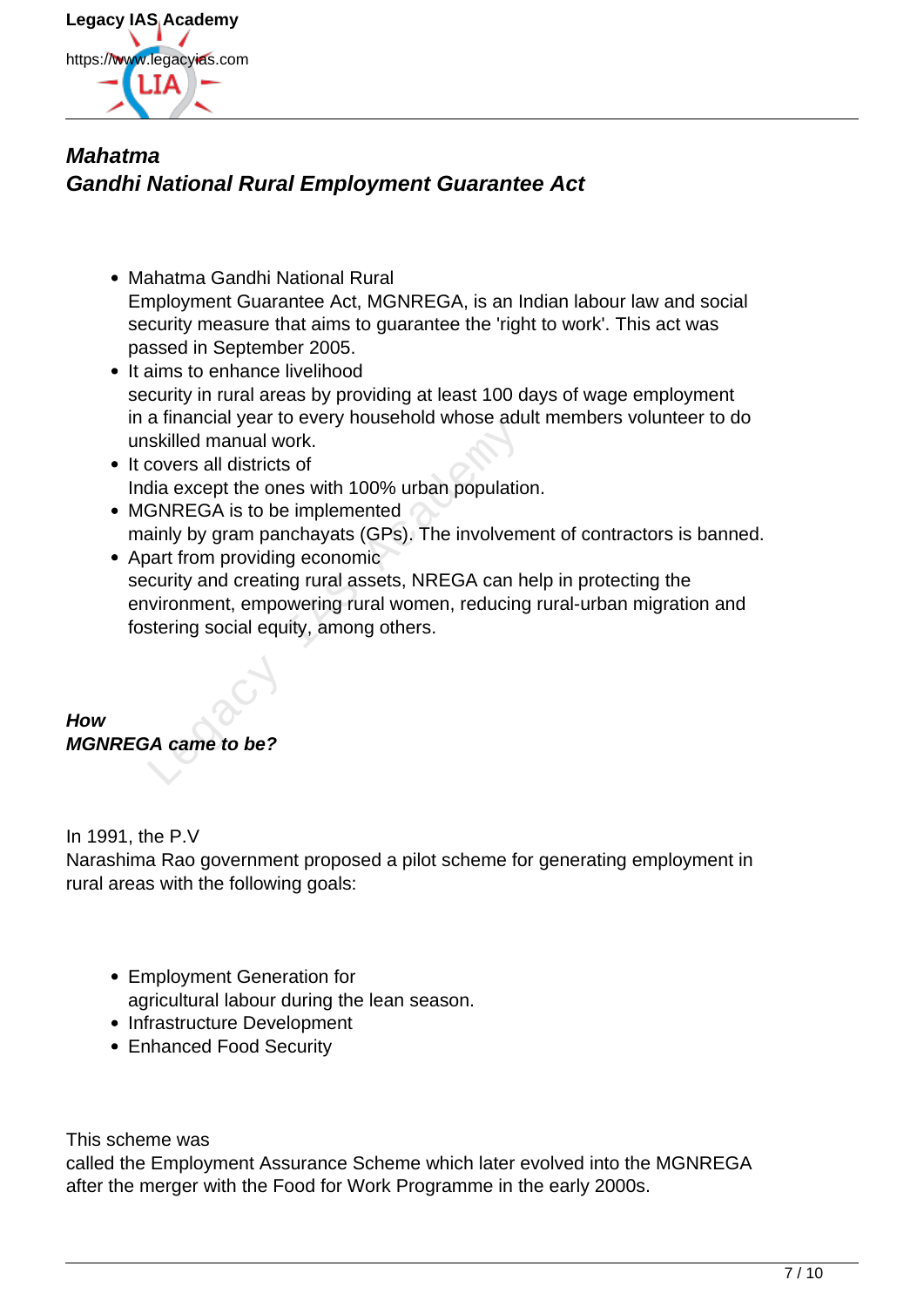

- It gives a significant amount of control to the Gram Panchayats for managing public works, strengthening Panchayati Raj Institutions.
- Gram Sabhas are free to accept or reject recommendations from Intermediate and District Panchayats.
- It incorporates accountability in its operational guidelines and ensures compliance and transparency at all levels.

Acade

### **Objectives of MGNREGA**

- Provide 100 days of guaranteed wage employment to rural unskilled labour
- Increase economic security
- Decrease migration of labour from rural to urban areas

# **Deendayal Antyoday Yojana – National Rural Livelihood Mission (DAY-NRLM)**

- National Rural Livelihood Mission (NRLM) is a poverty alleviation project implemented by Ministry of Rural Development, Government of India.
- This scheme is focused on promoting self-employment and organization of rural poor.
- The basic idea behind this programme is to organize the poor into SHG (Self Help Groups) groups and make them capable for self-employment.
- Deendayal Antyodaya Yojana National Rural Livelihood Mission (DAY-NRLM) is a new name given to Aajeevika – NRLM in ovember 2015.
- The objective of the Mission is to promote sustainable livelihoods for the poor such that they come out of poverty. The institutions of the poor are intended to facilitate
	- access to formal credit;
	- support for diversification and strengthening of livelihoods;
	- and access to entitlements and public services.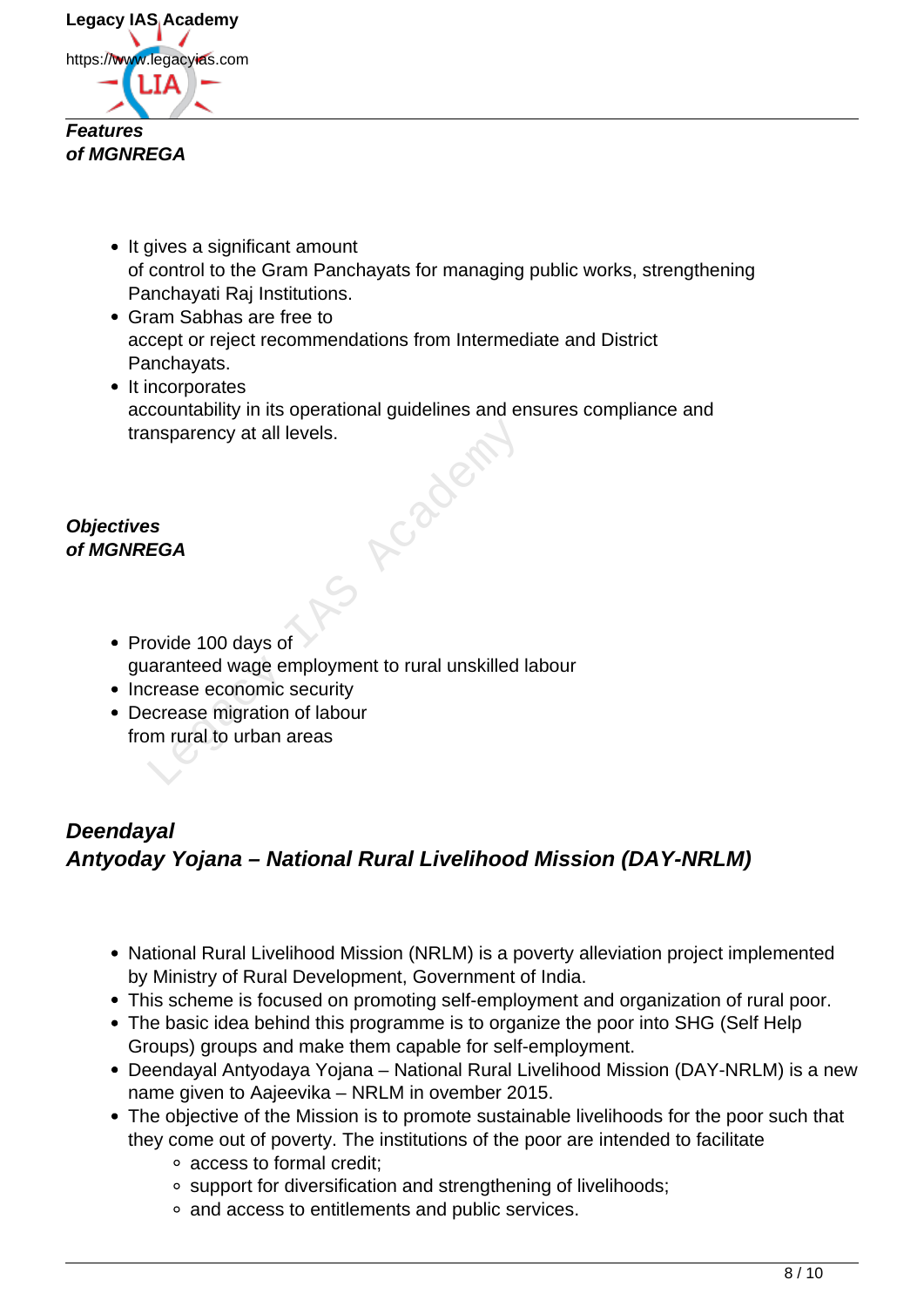

• The initiative to move

towards a demand-driven strategy enabling the states to formulate their own livelihoods-based poverty reduction action plan is at the core of the mission.

• The strength of Deendayal Antyodaya Yojana-National Rural Livelihoods Mission (DAY-NRLM), Ministry of Rural Development, are the approximately 690 lakh women members of around 63 lakh Self Help Groups (SHGs) across the country.

# **Pradhan Mantri Awaas Yojana (Gramin)**

The Pradhan Mantri Awas

Yojana (PMAY) scheme was launched by the Government of India to boost the affordability of houses against an inflated real estate sector. The scheme aims to achieve its objective of "Housing for All" by 31 March 2022, the 150th birth anniversary year of Mahatma Gandhi, by constructing 20 million houses across the nation. **Awaas Yojana (Gramin)**<br>
Lee Pradhan Mantri Awas<br>
Digna (PMAY) scheme was launched by the Gotordability of houses against an inflated real es<br>
ms to achieve its objective of "Housing for All" I<br>
Oth birth anniversary year

- Based on the areas that it caters to, this Yojana has two parts – Urban and Gramin.
- The Pradhan Mantri Awas Yojana Gramin (PMAY-G) was formerly called the Indira Awas Yojana and was renamed in March 2016. It is targeted at promoting accessibility and affordability of housing for all of rural India with the exceptions of Delhi and Chandigarh.
- The objective is to provide financial assistance to the homeless and those residing in decrepit houses to assist them in the construction of pucca houses.
- Beneficiaries of this PMAY scheme will be identified as per data available from the Socio-Economic and Caste Census (SECC) and include -
	- Scheduled castes and scheduled tribes.
	- Non-SC/ST and minorities under BPL.
	- Freed bonded labourers.
	- Next of kin and widows of paramilitary forces and individuals killed in action, ex-servicemen, and those under a retirement scheme.